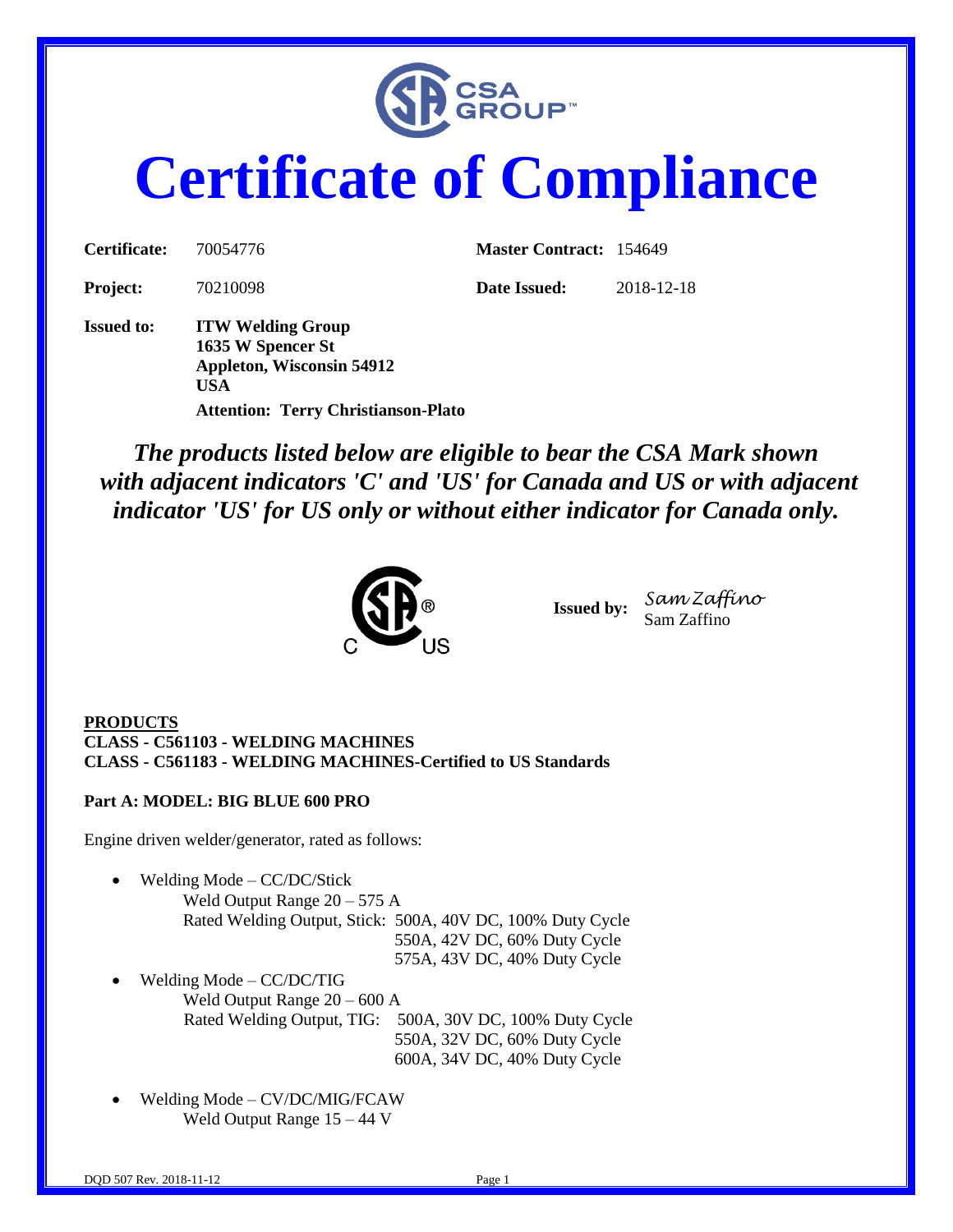

**Certificate:** 70054776 **Project:** 70210098

**Master Contract:** 154649 **Date Issued:** 2018-12-18

 Rated Welding Output: 500A, 39V DC, 100% Duty Cycle 550A, 41.5V DC, 60% Duty Cycle 575A, 42.75V DC, 40% Duty Cycle

- Max OCV 92 VDC
- Auxiliary Power Rating: 120/240Vac 1P 60Hz, 4,080 Watts Continuous 240Vac 3P 60Hz 20,000 Watts Continuous

#### **Part B: MODEL: Big Blue 500 Pro**

Engine driven welder/generator, rated as follows:

- Welding Mode CC/DC/Stick Weld Output Range 20 – 500 A Rated Welding Output, Stick: 500A, 40V DC, 100% Duty Cycle
- Welding Mode CC/DC/TIG Weld Output Range 20 – 500 A Rated Welding Output, TIG: 500A, 30V DC, 100% Duty Cycle
- Welding Mode CV/DC/MIG/FCAW Weld Output Range 15 – 44 V Rated Welding Output: 500A, 39V DC, 100% Duty Cycle
- Max OCV 92 VDC
- Auxiliary Power Rating: 120/240Vac 1P 60Hz, 4,080 Watts Continuous 240Vac 3P 60Hz 20,000 Watts Continuous

#### **Part C: MODEL: Red-D-Arc D624K**

Engine driven welder/generator, rated as follows:

- Welding Mode CC/DC/Stick Weld Output Range 20 – 575 A Rated Welding Output, Stick: 500A, 40V DC, 100% Duty Cycle 550A, 42V DC, 60% Duty Cycle
- 575A, 43V DC, 40% Duty Cycle Welding Mode – CC/DC/TIG Weld Output Range 20 – 600 A Rated Welding Output, TIG: 500A, 30V DC, 100% Duty Cycle 550A, 32V DC, 60% Duty Cycle

600A, 34V DC, 40% Duty Cycle

- Welding Mode CV/DC/MIG/FCAW Weld Output Range 15 – 44 V Rated Welding Output: 500A, 39V DC, 100% Duty Cycle 550A, 41.5V DC, 60% Duty Cycle
	- 575A, 42.75V DC, 40% Duty Cycle
- Max OCV 92 VDC
- Auxiliary Power Rating: 120/240Vac 1P 60Hz, 4,080 Watts Continuous
- 240Vac 3P 60Hz 20,000 Watts Continuous

#### **APPLICABLE REQUIREMENTS**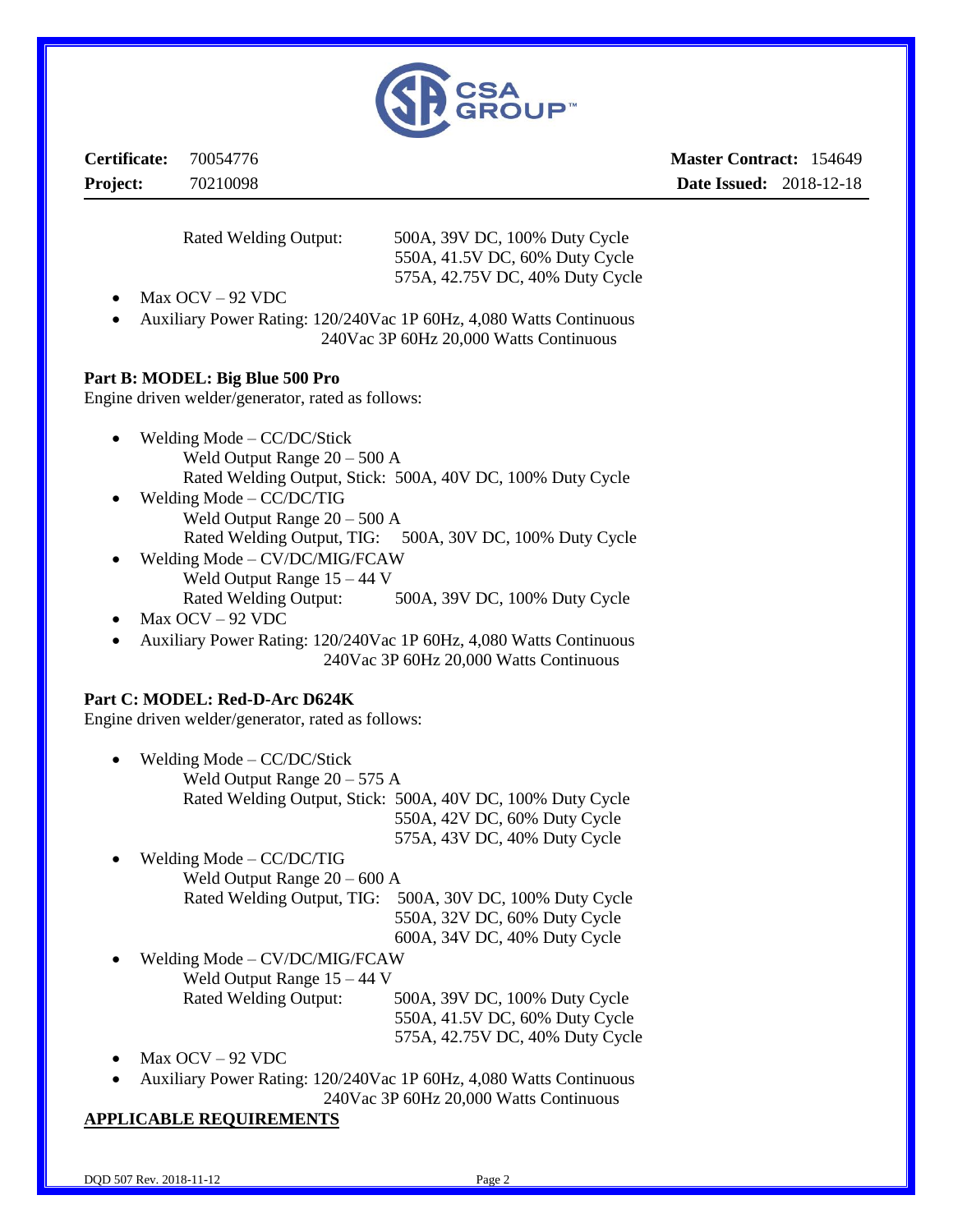

**Certificate:** 70054776 **Project:** 70210098

**Master Contract:** 154649 **Date Issued:** 2018-12-18

CAN/CSA – E60974-1:12 - Arc Welding Equipment; Part 1: Welding Power Source. ANSI/IEC 60974-1- Arc Welding Equipment; Part 1: Welding Power Source